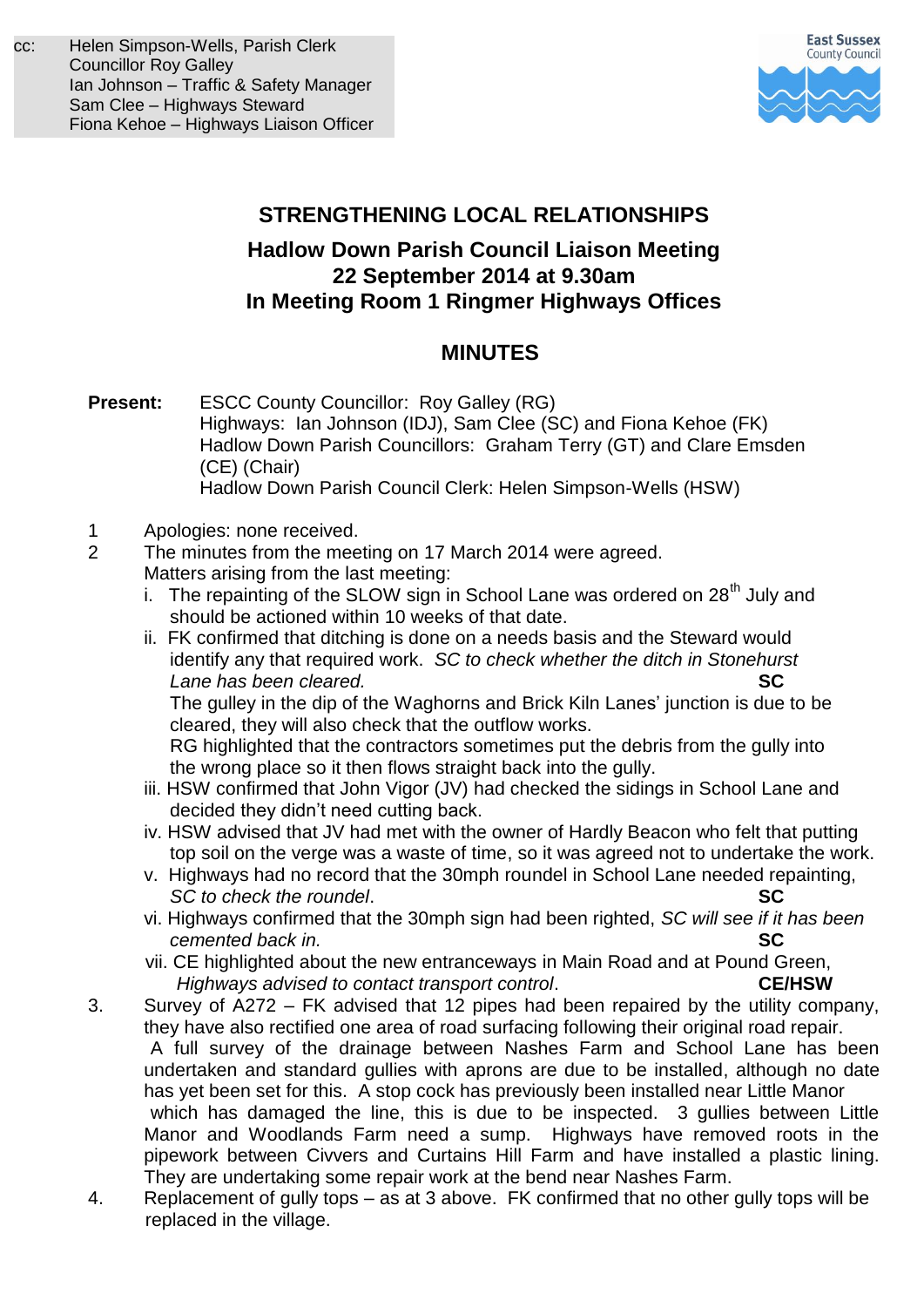5. Verge cutting in Hadlow Down – concern was expressed over the lack of verge cutting and the loss of visibility at junctions, even after a cut has been undertaken. It was confirmed that Highways no longer undertake a 'pushback' cut and just cut a 1m swath in rural areas and undertake 2 cuts each year.

 RG advised that the verges in Hadlow Down aren't cut as well as those in Buxted. It was highlighted that the verges hadn't been cut in Stockland and Waghorn Lanes. *FK to check when the verges were cut and which ones were done and will see if they can cut back more at junctions.* 

*SC will identify visibility problems at junctions.* **SC**

Any further visibility concerns to be raised on a PEM.

- 6. Criers Lane FK confirmed that PEM no.s 395149, 395150, 395154, 395155 and 395156 had been passed to the internal drainage team, no date is yet available for when the work will be undertaken. The state of the road surface was highlighted by GT, Highways confirmed that it is due to be jet patched before or, during the winter. The resurfacing list for 2014-15 is currently online and the 2015-16 is due to go online soon.
- 7. Gullies Parish Councillors have surveyed nearly all of the gullies in Hadlow Down and a copy of the results was passed to FK and SC. The report of the remaining gullies will be sent on when it is completed. It was highlighted that some gullies were difficult to locate and hadn't been cleared for a number of years and some were totally blocked and couldn't wait to be cleared near year. GT confirmed that the ones in Waghorns Lane hadn't been touched. *FK to raise issues with her line manager.* **FK**
- RG left the meeting at 10:30am

 FK advised that PEM 375763 (junction of Brick Kiln Lane and Waghorns Lane) is due to be done. 375778 (Waghorns Lane) hasn't yet been done and 395058 (outside School House in School Lane) is with the internal drainage team.

- 8. Hastingford Lane FK advised that the remedial work is due to be done on  $29<sup>th</sup>$  Sep. It was questioned why the Parish Council had to highlight problems with the work when Highways should have been able to identify the errors. It was confirmed that selfcertification would be in the new contract for Highways work. FK and SC to handle any future complaints regarding Highways work. Any temporary pothole repairs should have a 'T' on them and will be re-done at a later date. All permanent repairs will have been cut-out unless they have been jet patched. Any problems with pothole repairs need to be highlighted to SC via a PEM.
- 9. Dates for outstanding items to be actioned and delays in getting work done:
	- i. Cutting of vegetation at the top of Waghorns Lane (396195), FK confirmed that this work had been done. GT advised that it hadn't been and due to the length of time since it was first reportec, tree trunks would now need cutting out, *SC to investigate.* HSW requested that this be treated as a priority. **SC**
	- ii. Verge repairs in Wilderness Lane (404200) *CE to confirm area that required repair and SC will then visit the site.* **<b>SC/CE SC/CE**
	- iii. Give Way sign on the west side at the top of Tinkers Lane eroded at the base (398004) – planned for completion at the beginning of November 2014.
	- iv. Repairs to School Lane road surface (407766) the steward has identified a patch that will be repaired by August 2015.
	- v. Raised sections of carriageway created following SE Water's repairs on the A272 near Curtains Hill – one section has been repaired, *SC to visit and see if further repairs are required.* **SC**
	- vi. Delays in work being done the Clerk highlighted the delay in some PEMs being actioned including the cleaning of signs. It was confirmed that SC should be able to identify signs for cleaning on the A272 and that the Parish Council can request that all signs between 2 specified areas on the A272 be cleaned. FK advised that she will no longer be attending the SLR meetings.
- 10. Construction and Planned Maintenance Contact: Simon Marchant, Team Manager, 0345 6080193